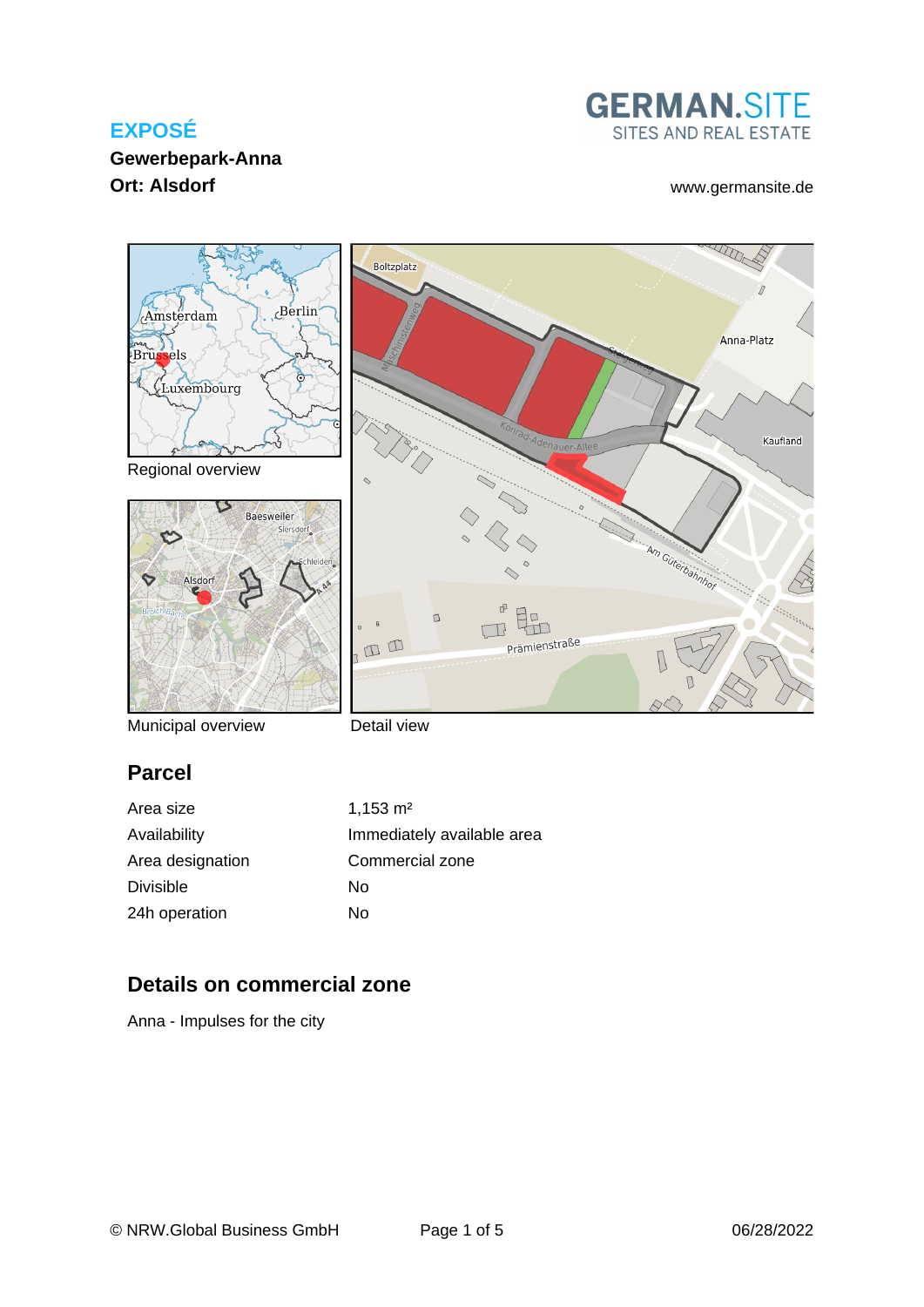#### **Gewerbepark-Anna Ort: Alsdorf** [www.germansite.de](http://www.germansite.de)



The location recommends itself due to its immediate vicinity to the town, while at the same time offering outstanding national transport links. In particular, commercial & service enterprises oriented to the general public will find an ideal place here for a representative site at a quiet and attractive location. After the first step towards structural change was taken with the closure of the Anna mine in 1992, today these premises offer the opportunity to discover Alsdorf as a modern medium-sized town with a bright future.

| Main companies            | APC-Einkaufs- und Dienstleistungszentrum |
|---------------------------|------------------------------------------|
| Industrial tax multiplier | 435.00 %                                 |
| Price                     | $35.00 - 77.00 \in / m^2$                |
| Area type                 | GE / GI                                  |

#### **Links**

<https://www.gistra.de>





Annapark Alsdorf Konrad Adenauer-Straße in Alsdorf



Annagelände



Erreichbarkeit in 20 Minuten: 354.000 Einwohner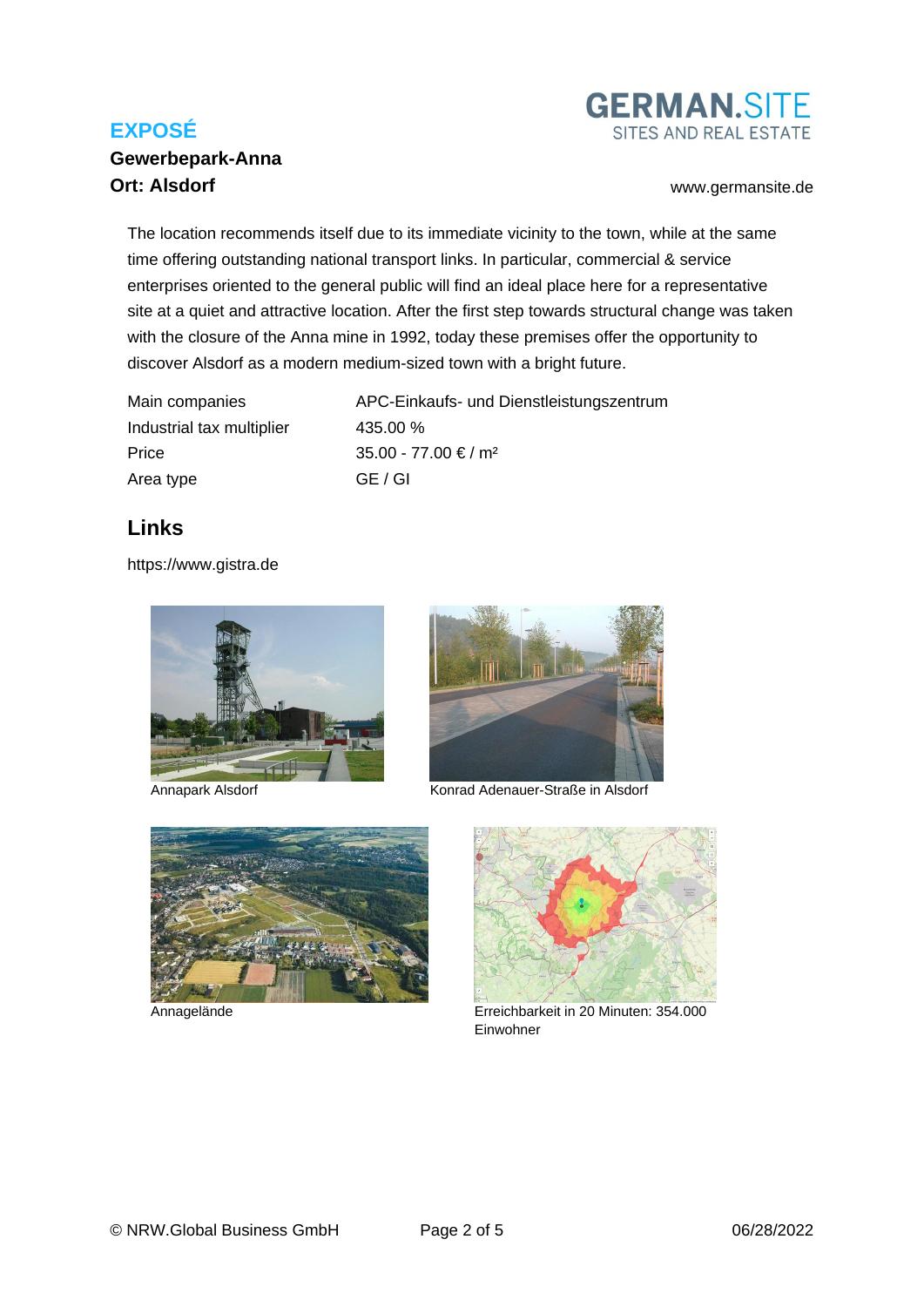**GERMAN.SITE** SITES AND REAL ESTATE

#### **Gew[erbepark-Anna](https://www.gistra.de/images/gistra_extranet/Photo/photo60703.jpg) Ort: Alsdorf** [www.germansite.de](http://www.germansite.de)



Annagelände

# **Transport infrastructure**

| Freeway      | A4                | 5 km  |
|--------------|-------------------|-------|
| Airport      | Maastricht-Aachen | 70 km |
| Port         | Liège (B)         | 60 km |
| Port         | <b>Neuss</b>      | 70 km |
| Rail freight | AC-West           | 20 km |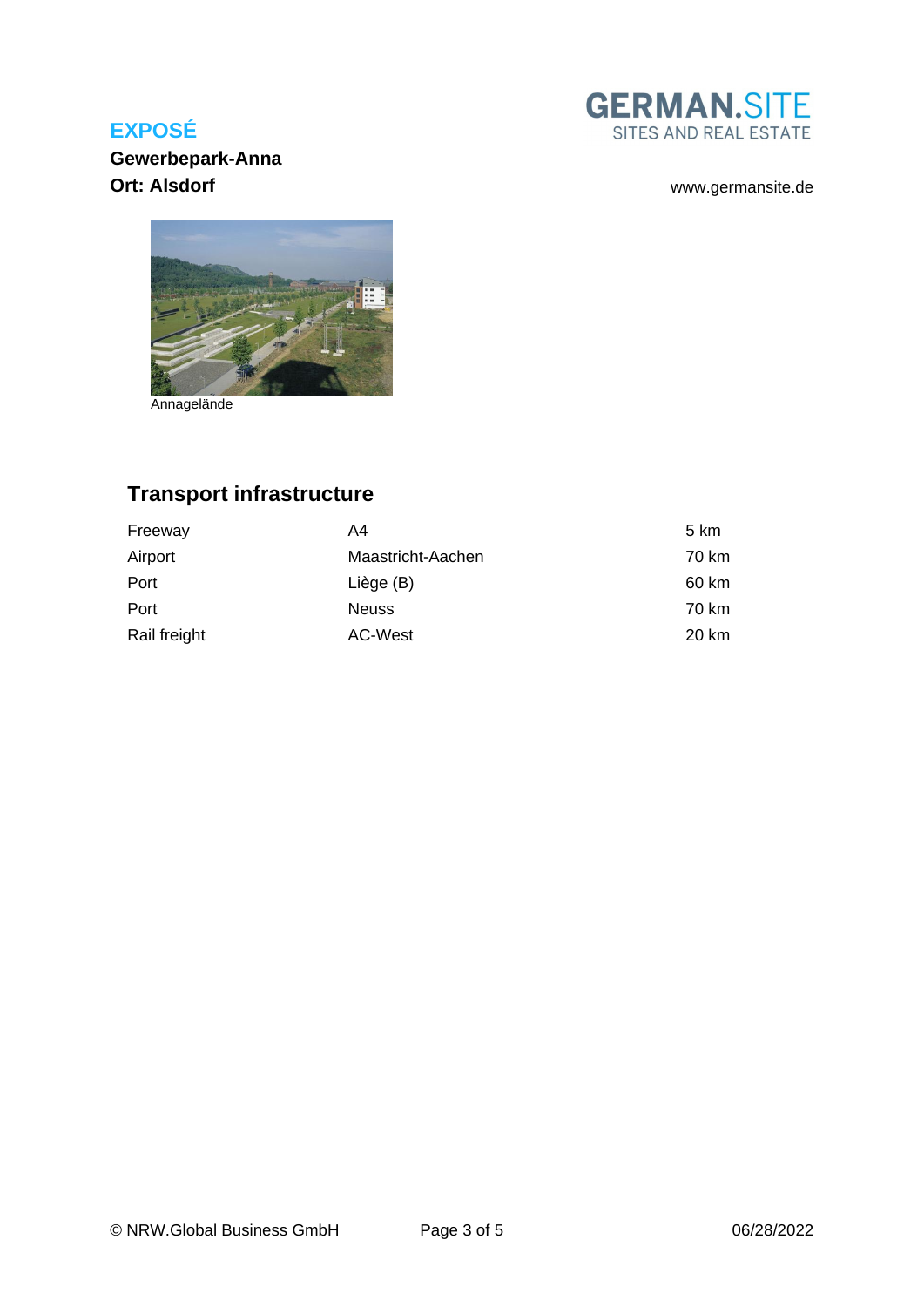## **EXPOSÉ Gewerbepark-Anna Ort: Alsdorf** [www.germansite.de](http://www.germansite.de)



#### **Information about Alsdorf**

The town of Alsdorf offers history, recreational activities as well as an attractive living environment surrounded by the pleasant landscape of the border triangle Belgium, Germany and the Netherlands. Located between the important cities Aachen, Liège and Maastricht, various industries have settled and built up a profitable network. Numerous cultural events and the beauty of the nature make Alsdorf an interesting location for investment. The industries benefit from the large real estate sites, excellent infrastructure and modern industry structure.